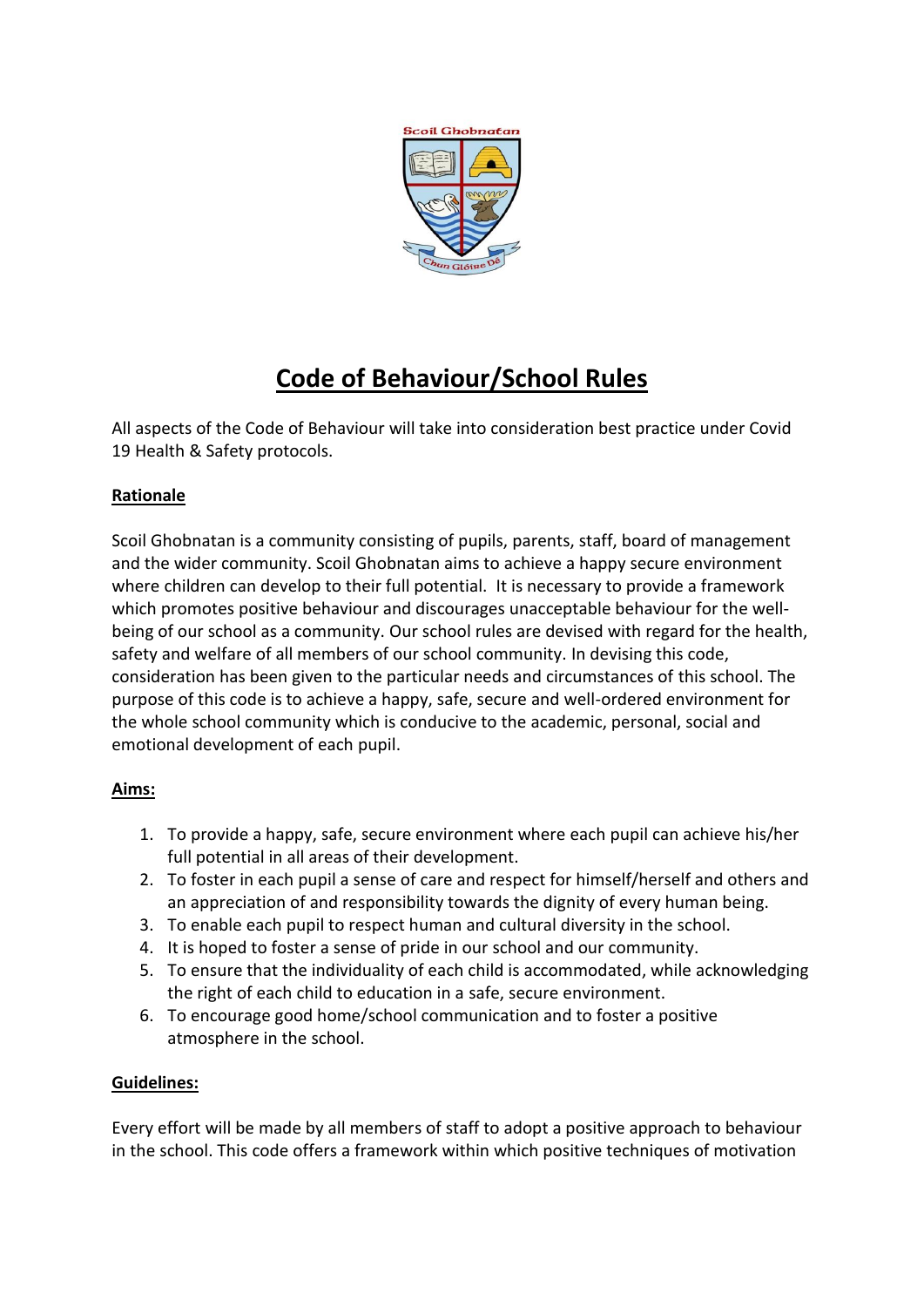and encouragement are utilised by all staff members. The school places greater emphasis on rewards than on sanctions, in the belief that this will give the best results in the long term.

Children in our school are expected to:

- $\triangleright$  Take responsibility for their own work and actions.
- $\triangleright$  Take responsibility for their own property.
- $\triangleright$  Participate to the best of their ability in all school activities.
- $\triangleright$  Respect the school environment.
- $\triangleright$  Attend school daily and punctually.
- $\triangleright$  Present themselves in the full school uniform.
- $\triangleright$  Observe school rules as outlined in this Code.
- $\triangleright$  Pupils are expected to be respectful and courteous to each other, to staff and other adults with whom they come in contact.

# **Methods of promoting positive behaviour will include the following strategies:**

- A quiet word or gesture to show approval.
- A visit to another member of staff or to the principal for commendation.
- A word of praise in front of a group, a class or the whole school.
- Delegating some special responsibilities or privilege.
- A mention to a parent by written or verbal communication (good news phone call)
- A star, sticker or a treat.
- Golden time.
- Pupil/ Group of the week.
- Emphasis on the positive (catching pupil when good)
- Various in-class strategies for promoting positive behaviour.

Provide opportunities for each pupil to redeem himself/ herself i.e. pupil starts every morning with a clean slate.

# **Strategies:**

The nature of the misbehaviour will determine the strategy to be used. The list below is not exhaustive:

- The pupil is made aware of the fact that his/her behaviour is unacceptable.
- The teacher may discuss misbehaviour with pupil privately.
- The seating arrangement in class may be changed.
- A pupil may be temporarily separated from the class groupings.
- A pupil may lose minor privileges i.e. lose a "job".
- Incomplete homework may have to be completed.
- Poorly presented homework may have to be completed again.
- A pupil may be referred to the principal.
- A note or a comment may be written in a pupil's homework diary to be signed by parents/guardians or contact may be made by phone.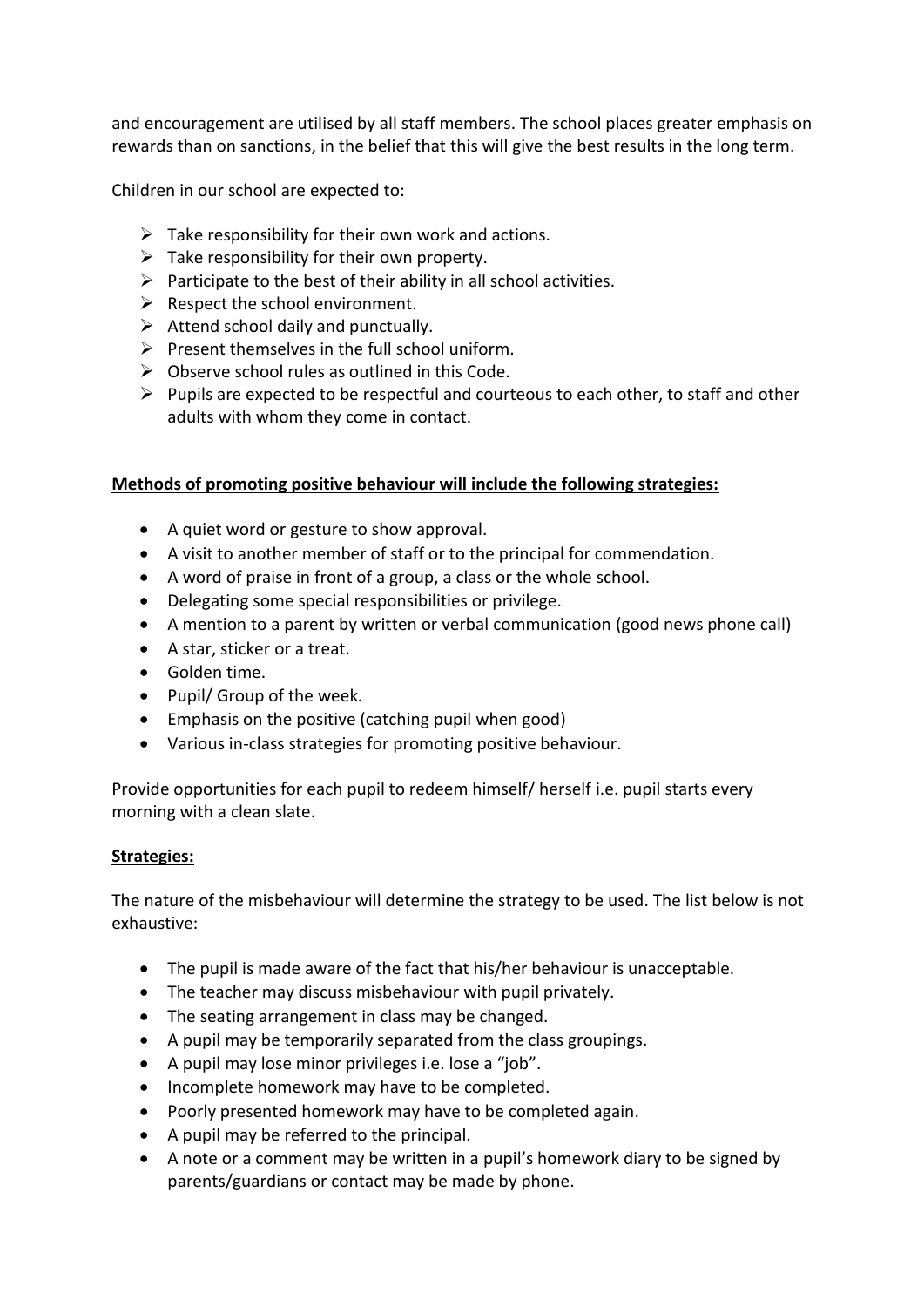- A pupil may be given a written assignment, encouraging alternative good behaviour to be signed at home.
- If a pupil's behaviour is a source of danger/disruption to himself/herself or others, he/she may be removed from the activity in which the pupil is involved.
- If the misdemeanour occurs in the playground, the teacher on duty will deal with the issue. If it is deemed serious, the class teacher/ principal will be notified.
- On occasions, for reasons of health and safety, parents may be requested to collect a pupil from the school.

# **Procedures for dealing with challenging behaviour:**

The degree of misdemeanours i.e. minor, serious or gross will be judged by the staff and principal on a common sense approach with regard to the gravity/ frequency of such misdemeanours.

# **Examples of minor misdemeanours:**

- Being discourteous/ unmannerly.
- Talking out of turn.
- Running in the school building.
- Interrupting class work.
- Inattention in class.
- Eating and drinking in class at inappropriate times.
- Not wearing correct uniform.
- Not completing homework without good reason.
- Littering school environs.

#### **Sanctions:**

- **•** Discussion
- Apology
- Verbal reprimand
- Time out
- If incident occurs in the yard, it is dealt with there and/or referred to the class teacher/principal depending on the frequency of the incident.

#### **Examples of serious misdemeanours:**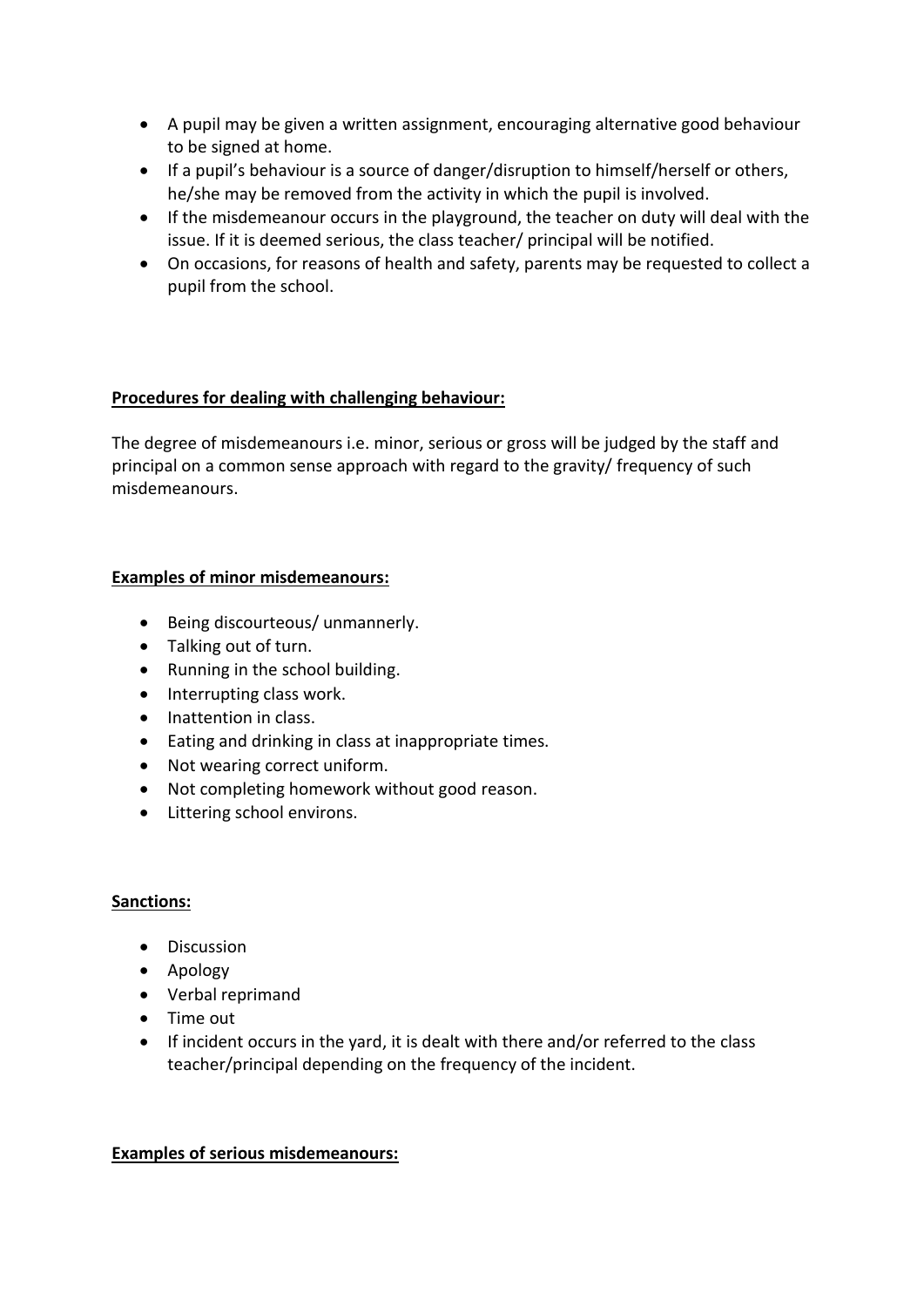- Constantly disruptive in class.
- Telling lies.
- Writing inappropriate notes.
- Using unacceptable language.
- Back answering a teacher.
- Physical aggression.
- Hurting others.
- Spitting.
- Repeated refusal to comply with the school rules.

#### **Sanctions:**

- Name in incident report.
- Refer to principal.
- Parents phoned.
- Pupil sent home.

#### **Examples of gross misbehaviour:**

- Damaging school or another pupil's property.
- Stealing.
- Aggressive, threatening or violent behaviour (physical or verbal) towards a pupil, teacher, S.N.A. or any member of the school community.

# **Sanctions:**

- Refer to principal
- Parents notified
- Pupil sent home
- Parents meeting with principal.

# **When a behavioural problem arises, the following procedure is followed:**

- 1. The class teacher/ teacher on duty deals with it and may impose a sanction.
- 2. If the problem is not solved, the class teacher shall consult the principal and/ or parents/ guardians of the pupil with a view to helping the pupil overcome the difficulty.
- 3. If the problem persists or in the case of serious misbehaviour it may be necessary to have on-going discussions between the parents/ guardians, teacher and principal to monitor the situation- always with the objective of helping the pupil. The school will endeavour to assist the parent in seeking the support of outside agencies to help if necessary.
- 4. In the case of repeated instances of serious misbehaviour, it may be necessary to introduce a reduced timetable. This may mean the pupil attending school until 12.00p.m. each day. This will be reviewed periodically.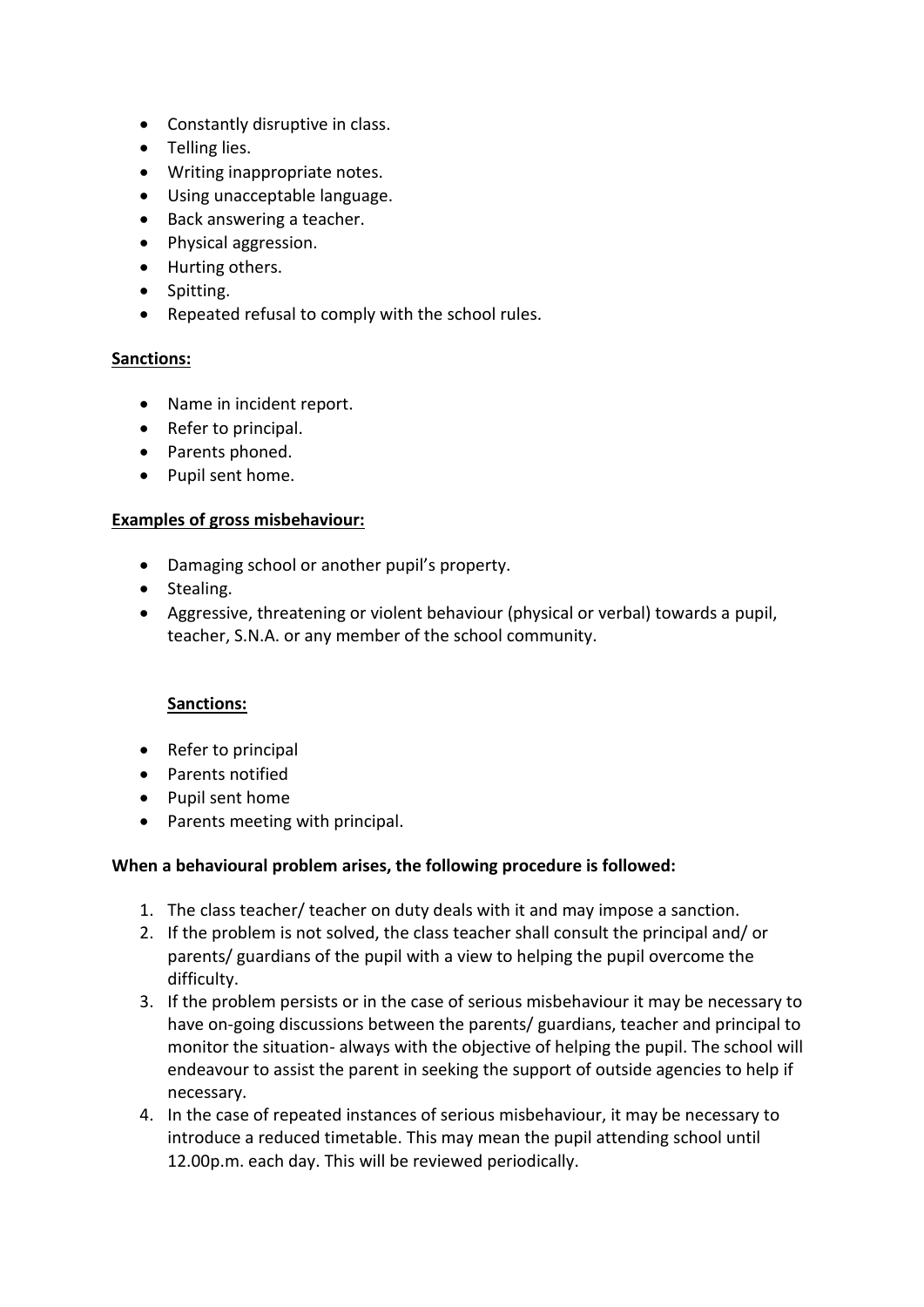5. Where there are repeated instances of serious misbehaviour or in the case of gross misbehaviour, the Board of Management will be informed and the parents/guardians will be requested in writing to attend the school to meet with the chairperson and principal who will then suspend the pupil in accordance with Rule 130 (6) for National Schools.

# **Suspension and Expulsion Policy**

Suspension and expulsion will only be considered as a last resort, when all other avenues have been explored to deal with the misbehaviour.

In accordance with the Department of Education and Science guidelines and current legislation, the following general guidelines and procedures shall apply when a child is being considered for suspension/expulsion or is to be suspended/expelled from the school.

# **Suspensions**

(With reference to Chapters 10,11 and 12 of NEWB Guidelines)

All suspensions and expulsions will be carried out with reference to 'Developing a Code of Behaviour: Guidelines for Schools NEWB 2008' and related documents.

#### **Authority: (Ref p70 NEWB Guidelines)**

While the Board of Management has the authority to suspend, they may delegate this authority to the principal for periods of up to three days.

#### **Grounds for Suspension (Ref p70-71 NEWB Guidelines)**

Suspensions will be a proportionate response to the behaviour causing concern. Usually other interventions will have been tried.

Grounds for suspension include: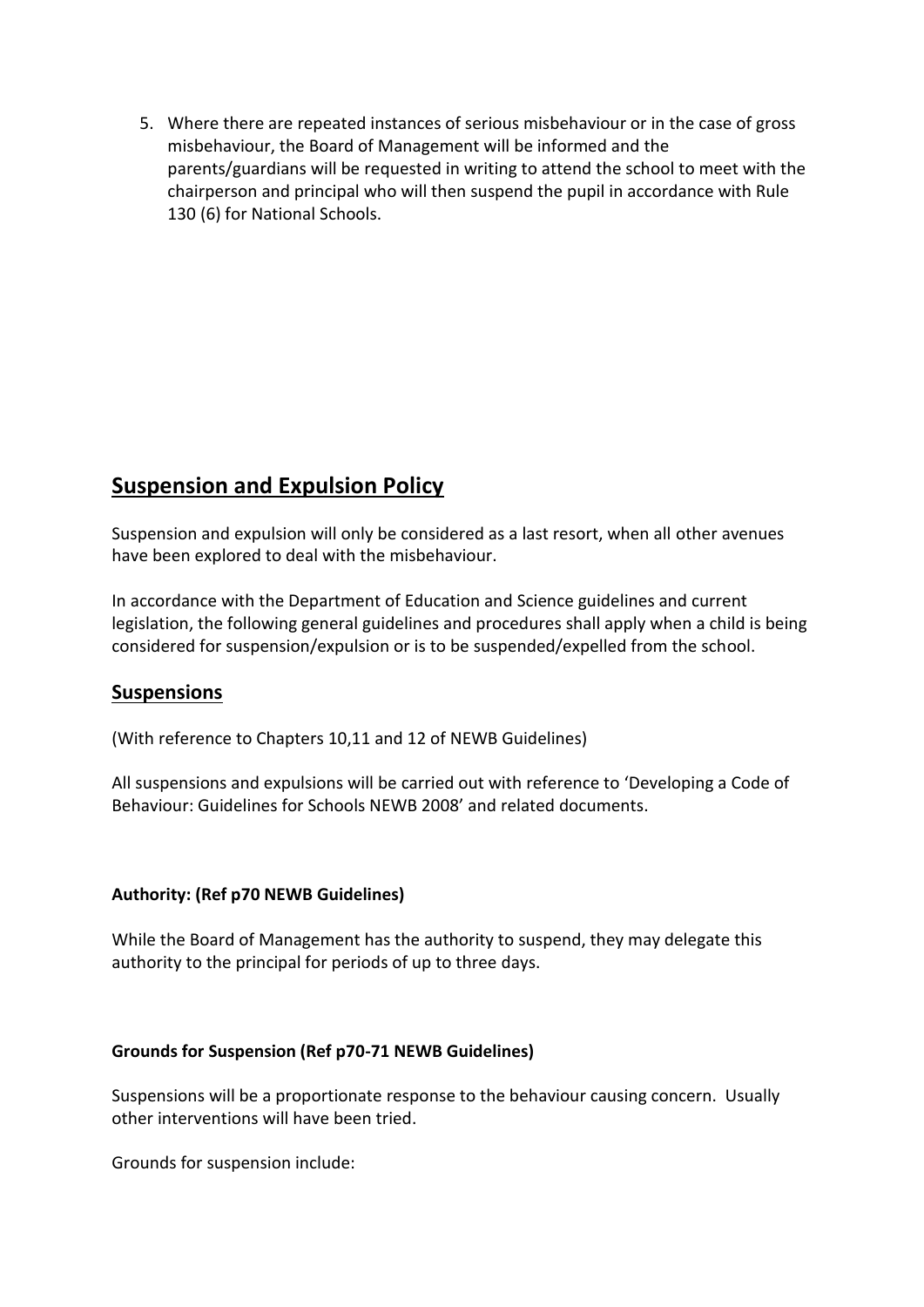- $\triangleright$  Student behaviour that has had a seriously detrimental effect on the education of other students.
- $\triangleright$  The student's continued presence in the school at this time constitutes a threat to safety.
- $\triangleright$  The student is responsible for serious damage to property.

# **Procedures in respect of Suspension (Ref p 77 NEWB Guidelines)**

The school will endeavour to ensure fair procedures, to include the right of all parties involved to be given a fair and impartial hearing.

The process will include the following stages:

- $\triangleright$  Investigation of the facts to confirm serious misbehaviour.
- $\triangleright$  Parents will be informed by phone or in writing about the incident.
- $\triangleright$  Parents will be given the opportunity to respond.

If suspension is still decided upon:

 $\triangleright$  The principal notifies parents/guardians in writing of the decision to suspend.

The letter should confirm:

- $\triangleright$  The period of the suspension and the dates on which the suspension will begin and end.
- $\triangleright$  The reasons for the suspension.
- $\triangleright$  Any study programme to be followed.
- $\triangleright$  The arrangements for returning to school, including any commitments to be entered into by the student and the parents.
- $\triangleright$  The provisions for appeal to the Board of Management.
- $\triangleright$  Where the cumulative total of days reached is 6, the NEWB will be notified.

In exceptional circumstances an immediate suspension may be necessary. Fair procedure will still apply.

#### **Period of Suspension: (Ref p 75 NEWB Guidelines)**

This shall not be for more than three days except in exceptional circumstances.

**Records and Reports (Ref p78 NEWB Guidelines)**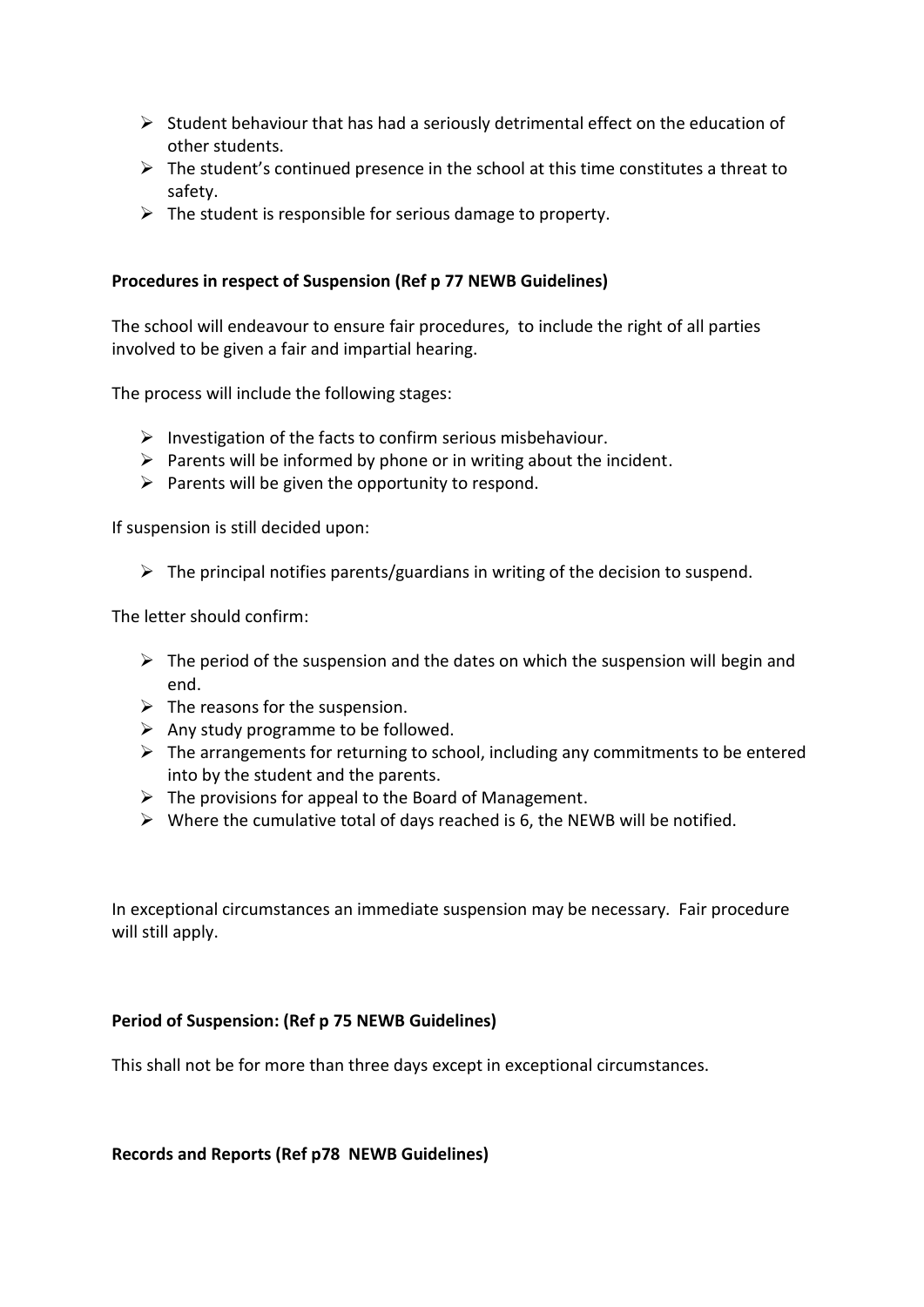Formal written records will be kept of:

- $\triangleright$  The investigation (including notes of all interviews held)
- $\triangleright$  The decision-making process.
- $\triangleright$  The decision and rationale for the decision.
- $\triangleright$  The duration of the suspension and any conditions attached to the suspension.

# **Expulsion (Ref p82 NEWB Guidelines)**

# **Authority:**

The Board of Management has the authority to expel a student.

# **Grounds for Expulsion (Ref p70-71 NEWB Guidelines)**

Expulsion will be used in extreme cases of unacceptable behaviour. The school will have taken other significant steps to address the misbehaviour except in exceptional circumstances.

Due process and fair procedure will apply in all circumstances.

# **Procedures in respect of Expulsion (Ref p 83-86 NEWB Guidelines)**

- $\triangleright$  A detailed investigation carried out under the direction of the Principal
- $\triangleright$  Inform parents in writing of alleged misbehaviour, how it will be investigated and that it could result in expulsion.
- $\triangleright$  Give parents and students the opportunity to respond before a decision is made.
- $\triangleright$  A recommendation to the BOM by the Principal (See p 84 of NEWB Guidelines)
- $\triangleright$  Consideration by the BOM of the Principal's recommendation and the holding of a hearing (See p84 of NEWB Guidelines).
- $\triangleright$  BOM deliberations and actions following the hearing (p85 NEWB Guidelines)

If the BOM is of the opinion that the student should be expelled, the Board must notify the Educational Welfare Officer (EWO) in writing of its opinion and the reasons for this opinion. The intention to expel a student does not take effect until twenty school days have elapsed after NEWB have received written notification. The NEWB should be notified using a Notice of Intention to Expel form.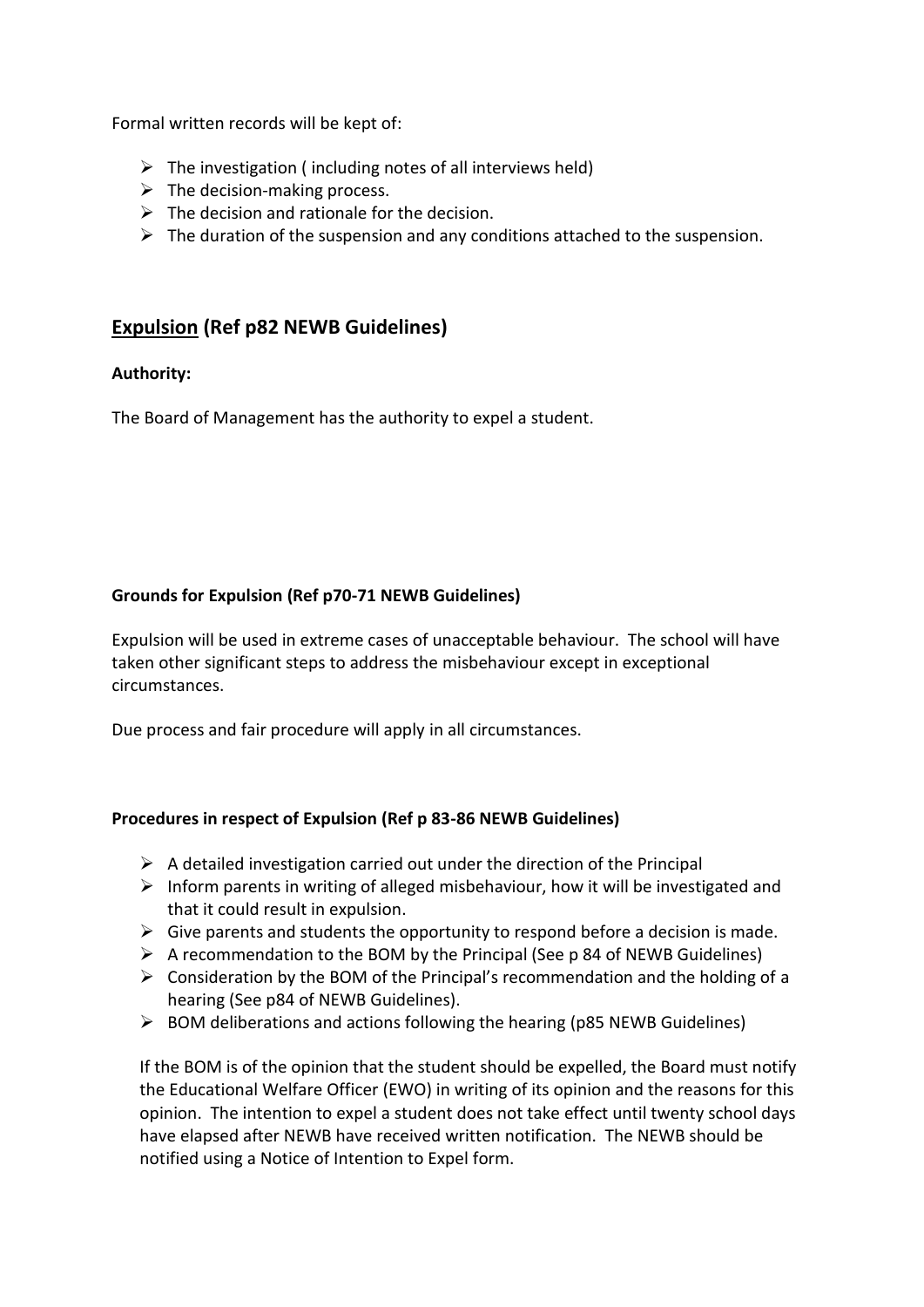- $\triangleright$  Consultations arranged by the EWO.
- $\triangleright$  Confirmation of the decision to expel.

#### **Appeals:**

Parents will be informed of their legal right to appeal.

A parent may appeal a decision to expel to the Secretary General of the DES(Education Act 1998, Section 29)

#### **Records and Reports (Ref p78 NEWB Guidelines)**

Formal written records will be kept of:

- $\triangleright$  The investigation (including notes of all interviews held)
- $\triangleright$  The decision-making process.
- $\triangleright$  The decision and rationale for the decision.

# **Anti-Bullying and Cyber-Bullying Policies**

See separate Anti-Bullying and Cyber-Bullying Policies which should be read and understood in the context of this Code of Behaviour.

#### **Review Framework**

This policy will be reviewed in the school year 2021/2022 or at an earlier date should a problem arise or if there is a change in the Rules for National Schools or the Welfare Act 2000.

We hope that you, the parents/ guardians of our pupils, will support us and trust that you will take on board our school's code of discipline and accept our decision in dealing with incidents both in the classroom and in the school yard. You are welcome to discuss any concerns you may have by making an appointment with your child's teacher in the first instance/ the principal in relation to classroom or playground issues.

#### **Ratification and communication**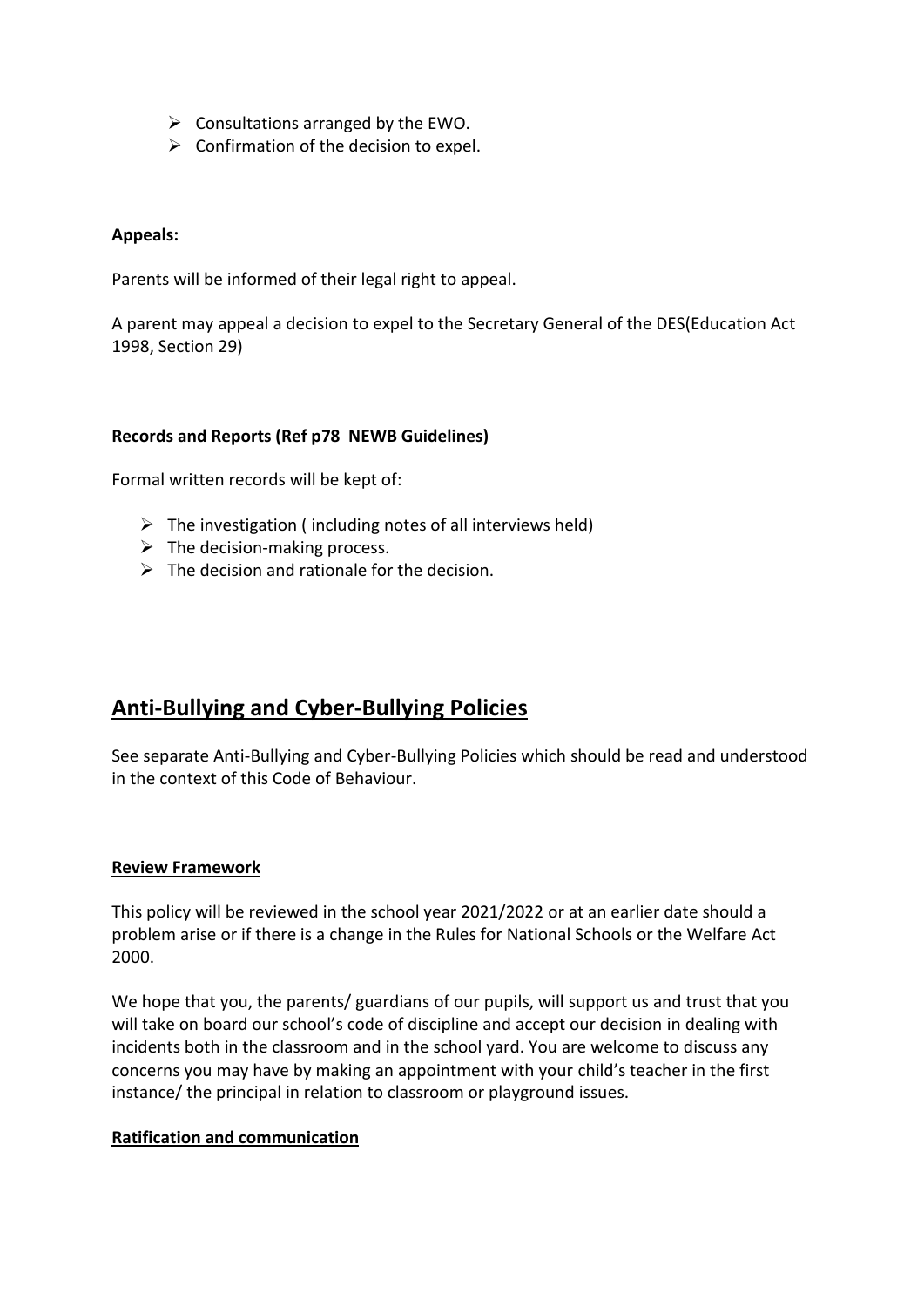This policy has been ratified by the Board of Management of Scoil Ghobnatan in April 2021. This policy will become part of our enrolment for all pupils to the school and can be viewed on our website and a copy will be available in all classrooms. New pupils will be requested to sign the rules stating that they have viewed and accepted them. Parents of all children will be asked to sign a copy of the school rules as part of the enrolment procedures.